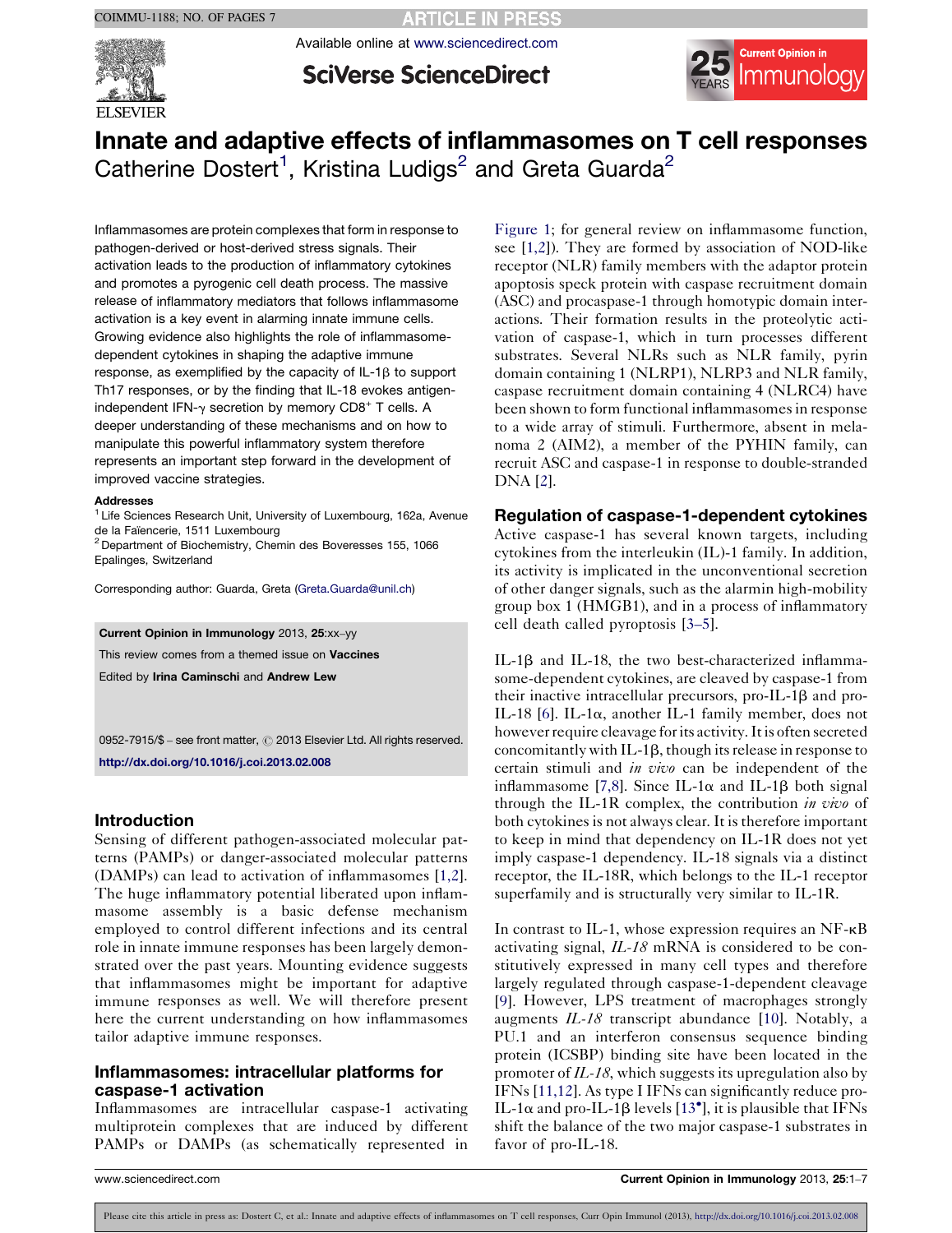# <span id="page-1-0"></span>2 Vaccines





Schematic overview of the best-characterized inflammasomes and their main activators.

# Main effects of IL-1<sub>B</sub> and IL-18 on T helper cell polarization

The most prominent feature of  $IL-1\beta$  with regard to the adaptive immune response is to favor T helper type 17

Figure 2



Effects of IL-1 and IL-18 in the polarization of T cell responses. IL-1 $\beta$  and IL-18 are processed into their active form by the inflammasome and can differentially influence the polarization of T cells. Whereas IL-18 supports Th1 differentiation in synergy with IL-12, IL-1 $\beta$  promotes Th17 differentiation. IL-1 $\alpha$  shares with IL-1 $\beta$  this ability, but its secretion can be independent of the inflammasome.

(Th17) differentiation (as summarized in Figure 2) [\[14](#page-4-0)– [16](#page-4-0)]. This lymphocyte subset secretes IL-17 and participates in host defense against extracellular bacteria and fungi, but is also involved in autoimmunity.

IL-18 acts instead as an amplifier of IFN- $\gamma$  production by Th1 cells (Figure 2) [\[11](#page-4-0)]. IL-18R is poorly expressed on naïve  $T$  cells, but is upregulated upon priming, allowing enhanced Th1 polarization of activated T lymphocytes. Furthermore, IL-18R expression is increased following exposure to IL-12, the major Th1-polarizing cytokine. IL-18, in turn, helps induce the IL-12 high affinity receptor, establishing a feed-forward Th1-amplifying loop [\[11,17\]](#page-4-0). Surprisingly, in the absence of a Th1-polarizing environment, IL-18 can promote the differentiation of Th2 cells, a  $CD4^+$  T cell subset dominating allergic responses and characterized by the expression of IL-4 and IL-13 [[11,17,18\]](#page-4-0).

Although the effects of IL-1 $\beta$  and IL-18 on adaptive immune cells have been well characterized, the *in vivo* relevance of inflammasomes in adaptive immune responses remains more elusive. The following sections will therefore summarize the recent data on their *in vivo* effects and pinpoint the drawbacks of the models that have been used.

# Inflammasomes and adjuvanticity Inflammasome activation and adjuvants

It was long known that DAMPs can activate dendritic cells (DCs), thereby favoring T cell priming. Uric acid

Current Opinion in Immunology 2013, 25:1–7 www.sciencedirect.com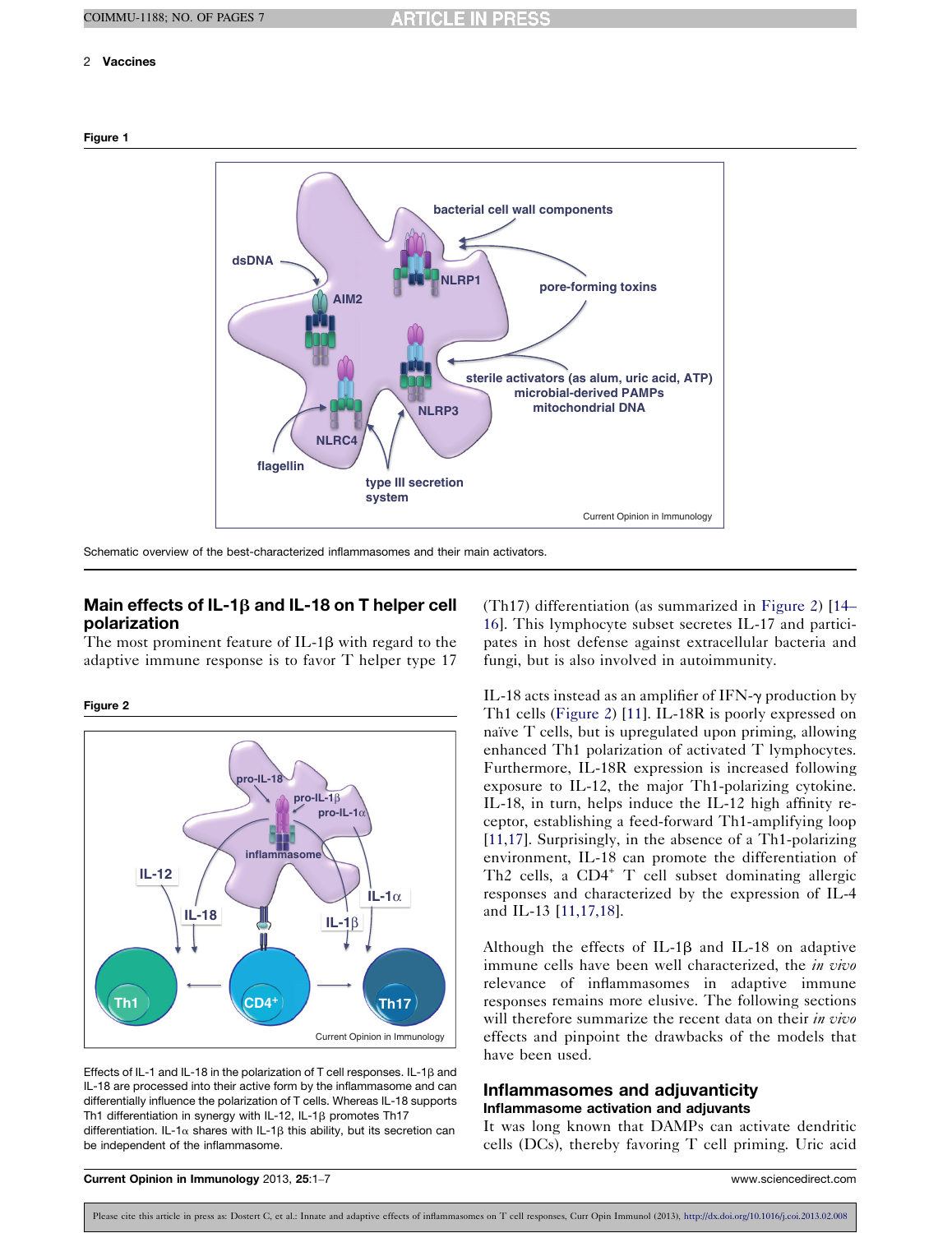<span id="page-2-0"></span>was identified, in a study by Rock and coworkers, as a danger signal released from dying cells that acts as an efficient T cell adjuvant [[19\]](#page-5-0). Interestingly, DAMPs such as uric acid, ATP, or mitochondrial DNA activate the NLRP3 inflammasome, raising the question on whether or not its activity is important for T cell priming under such conditions. Indeed, uric acid crystals were shown to promote Th17 responses in an ASC-dependent and caspase-1-dependent manner when applied subcutaneously [[20](#page-5-0)<sup>°</sup>]. However, in a uric acid-mediated asthma model Th2-polarized responses proceeded independently of the inflammasome [[21\]](#page-5-0).

This is reminiscent of what has been observed for alum, a clinically approved adjuvant that is routinely used in human vaccines. Alum has unanimously been shown to activate the NLRP3 inflammasome in vitro, but the in vivo role of the inflammasome in alum-induced adjuvanticity remains controversial [22–[26](#page-5-0)]. IL-18 and IL-1 preferentially drive Th1/Th17 responses, whereas alum rather polarizes Th2 type immunity, which — by some groups — was found to be unaltered in the absence of caspase-1 or Nlrp3 [[24,25\]](#page-5-0). Along this line, whereas IL-1 signaling and inflammasome activity have been implicated in allergic reactions, the importance of the latter in the establishment of such Th2 responses has not been unambiguously delineated [26–[28](#page-5-0)]. Therefore, the definitive role of the NLRP3 inflammasome in adjuvanticity might occur through indirect mechanisms, be strongly influenced by the context, and still remains to be clarified.

Of note, it has been shown that tumor cells treated with chemotherapeutic agents can act as effective adjuvants to prime antitumor T cell responses through release of ATP and subsequent P2X7-dependent inflammasome activation [\[29](#page-5-0)]. As illustrated hereafter, additional implications of inflammasomes in the development of adaptive immunity come from the study of naturally occurring immune responses.

### Lessons from autoimmune and autoinflammatory conditions

Recent reports link the inflammasome to Multiple Sclerosis (MS), a demyelinating inflammatory disease of the central nervous system, where autoreactive T cells target oligodendrocytes [\[30,31](#page-5-0)]. IL-1 signaling has been implicated in the development of MS, a Th1-driven and Th17-driven pathology [[30](#page-5-0)–32]. Inflammasome-deficient mice are protected from disease progression in experimental autoimmune encephalomyelitis (EAE), a mouse model of MS (Table 1) [\[33](#page-5-0)– [36](#page-5-0)]. The exact function of the inflammasome in this process is however unclear, since two recent reports describe the implication of Nlrp3 and ASC in EAE progression [[34,36\]](#page-5-0), whereas another study finds an inflammasome-independent role for ASC [[35](#page-5-0)]. These divergent findings could be due to differences in the immunization protocols used for EAE induction, as suggested in [[33,36\]](#page-5-0).

A second example is cryopyrin-associated periodic syndromes (CAPS), human disorders which present with recurrent fever and inflammation and are in many cases due to gain-of-function mutations in NLRP3 [[37\]](#page-5-0). Knockin (KI) mice harboring constitutively active NLRP3 mutations have been established and recapitulate several aspects of the human disease, such as skin and systemic illness together with increased IL-1 $\beta$  production in the myeloid compartment [\[38,39\]](#page-5-0). The NLRP3- R258W KI mouse develops skin inflammation with neutrophil infiltration and predominant Th17 differentiation, whereas in the NLRP3-A350V KI mouse the autoinflammatory process was shown to be T and B cell-independent. The reason for these different observations in the two KI models remains unclear. Interestingly, a recent study showed increased IL-17 serum levels as well as Th17 frequency in CAPS patients, which could be reduced by blocking IL-1 $\beta$  in vivo, suggesting that inflammasome-derived  $IL-1\beta$  is important in the differentiation of Th17 in human autoinflammatory conditions (Table 1) [\[40](#page-5-0)].

Table 1

Implications of inflammasomes in the development of adaptive immune responses in autoinflammatory, autoimmune, and infectious diseases (n.a., not assessed; arrows in brackets indicate a mild effect).

| Disease/infection model                      | IFN- $\gamma$ (Th1)       | IL-17 (Th17)             | Disease/experimental model                                                                                          | Reference            |
|----------------------------------------------|---------------------------|--------------------------|---------------------------------------------------------------------------------------------------------------------|----------------------|
| <b>CAPS</b>                                  | $\rightarrow, (\nearrow)$ |                          | CAPS patients, NLRP3-R258W KI                                                                                       | [40, 38]             |
| EAE (inact. M. tuberculosis/pertussis toxin) |                           |                          | caspase-1 <sup>-/-</sup> , Asc <sup>-/-</sup> , Nlrp3 <sup>-/-</sup> , IL-18 <sup>-/-</sup> , IL-1Rl <sup>-/-</sup> | $[30, 33 - 36]$      |
| M. tuberculosis                              |                           | n.a.                     | $AlM2^{-/-}$                                                                                                        | $[46]$               |
| B. pertussis (adenylate cyclase toxin)       | (∖), n.a.                 |                          | $IL-1RI^{-/-}$ , caspase-1 inhibitor                                                                                | $[43]$               |
| C. albicans                                  |                           |                          | Asc <sup><math>-/-</math></sup> , caspase-1 <sup>-/-</sup>                                                          | $[42^{\circ}]$       |
| L. pneumophila                               | n.a.                      |                          | caspase-1 <sup>-/-</sup> , IL-1RI <sup>-/-</sup> , NIrc4 <sup>-/-</sup>                                             | $[45$ <sup>*</sup> ] |
|                                              | n.a.                      |                          | $II - 18^{-/-}$                                                                                                     |                      |
| S. mansoni                                   |                           |                          | Nlrp3 <sup>-/-</sup> , Asc <sup>-/-</sup>                                                                           | $[44^{\circ}]$       |
| H. pylori                                    | $\longrightarrow$         | $(\nearrow)$             | caspase- $1^{-/-}$ , IL-18 <sup>-/-</sup>                                                                           | $[41$ <sup>*</sup>   |
|                                              | —                         | $\overline{\phantom{0}}$ | $IL - 1RI^{-/-}$                                                                                                    |                      |

www.sciencedirect.com **Current Opinion in Immunology** 2013, 25:1–7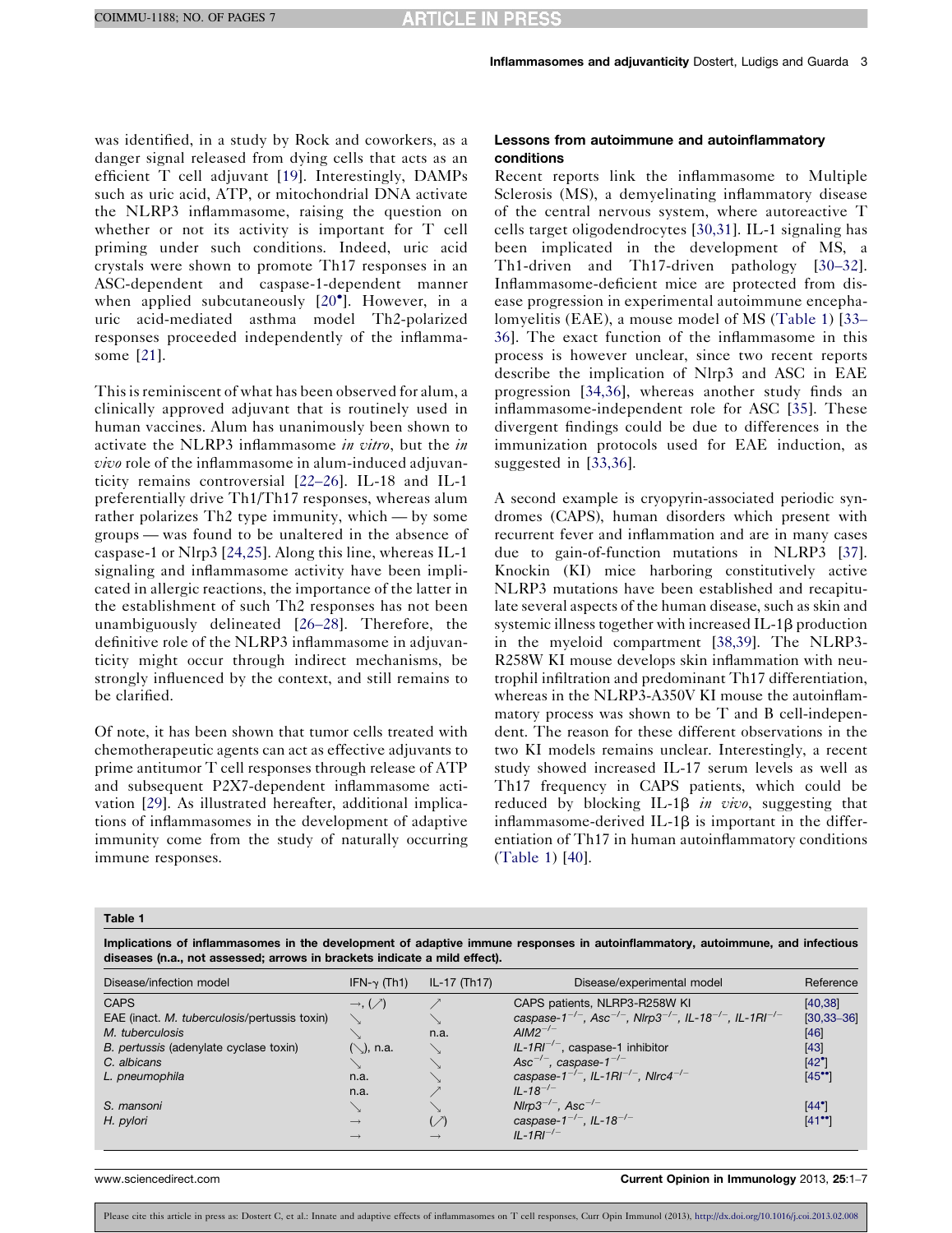### 4 Vaccines

# Inflammasomes and T cell responses in infections

IL-1 has been shown to promote Th17 polarization in the context of different types of infections ([Table](#page-2-0) 1) [\[41](#page-5-0)<sup>\*</sup>[,42](#page-5-0)<sup>\*</sup>[,43,44](#page-5-0)<sup>\*</sup>[,45](#page-5-0)<sup>\*\*</sup>[,46\]](#page-5-0). The use of knockout mouse strains highlighted the role of caspase-1 and ASC in Th17 priming during *Candida albicans* infection [[42](#page-5-0)°].  $C.$  albicans-induced IL-1 $\beta$  drives the differentiation of Th17 cells secreting IL-17 alongside with IFN- $\gamma$  [[47](#page-6-0)<sup>\*\*</sup>]. In line with this observation, the absence of IL-1 often leads to decreased numbers of IL-17-producing as well as IFN- $\gamma$ -producing cells [\[41](#page-5-0)<sup>\*\*</sup>[,42](#page-5-0)<sup>\*</sup>[,43,44](#page-5-0)<sup>\*</sup>]. Moreover, IL-1 can promote T cell proliferation, and its suppressive effects on regulatory T cells and IL-10 production by T cells provide a mechanistic interpretation for the for-mer observation [[47](#page-6-0)\*[,48](#page-6-0)]. It is therefore not surprising that in some infectious models, inflammasome deficiency leads to a generalized reduction of T cell responses [\[42](#page-5-0)<sup>\*</sup>[,44](#page-5-0)<sup>\*</sup>]. In addition, it has recently been demonstrated that upon influenza A infection, IL-1R signaling in DCs is necessary to promote CD8<sup>+</sup> T cell responses, illustrating how paracrine IL-1 can contribute to mature DCs [\[49](#page-6-0)]. Since this study was based on IL-1RI-knockout mice, the precise contribution by inflammasomes, however, remains to be determined.

IL-1RI-deficient animals infected with Bordetella pertussis showed decreased protection and diminished Th17 responses [\[43](#page-5-0)]. Yet, because both IL-1 $\beta$  and IL-1 $\alpha$ promote Th17 polarization, the contribution by the inflammasome in the priming phase was shown using a selective caspase-1 inhibitor. The use of *Nlrc4*- and *Nlrp3*further suggested inflammasome relevance in inducing Th17 responses upon *Legionella pneumophila* and *Schisto-*soma mansoni infection, respectively [\[44](#page-5-0)°[,45](#page-5-0)<sup>••</sup>]. In contrast, caspase-1 ablation did not reduce IL-17 production in the context of *Helicobacter pylori* infection, while IL-18 deficiency promoted it, pinpointing the relevance of inflammasome substrates in modulating the adaptive immune response [\[41](#page-5-0)<sup>••</sup>].

IL-18 has been shown to promote IFN- $\gamma$  production in several infectious models, including *Propionibacterium* acnes, Mycobacterium bovis, Leishmania major, and the intracellular fungal parasite Cryptococcus neoformans [\[11,50\]](#page-4-0). However, it was noticed early on that the effects of IL-18 on Th1 polarization are different from those of IL-12. While IL-12 is a crucial factor for Th1 polarization, IL-18 only has the ability of acting on IL-12-primed cells to strengthen their Th1 differentiation [[50\]](#page-6-0).

Infectious models make a strong case for the in vivo Th17/ Th1 polarizing properties of the inflammasome substrates IL-1 $\beta$  and IL-18. As discussed in the next section, IL-18 also owns the surprising ability to elicit IFN- $\gamma$  secretion by memory T cells in the absence of antigenic-triggering, questioning — in some experimental settings — its factual contribution to *bona fide* Th1 polarization.

#### Figure 3



Inflammasome-derived cytokines elicit non-cognate memory T cell effector functions. In the above-depicted infectious models, it was shown that inflammasome-derived IL-18 drives IFN- $\gamma$  production by memory CD8<sup>+</sup> T cells, even in the absence of TCR stimulation. Similarly, IL-1 together with IL-23 can elicit IL-17 secretion by activated CD4<sup>+</sup> and CD8<sup>+</sup> T cells in an antigen-independent manner. Furthermore, other lymphocyte subsets such as NK, NKT, or  $\gamma\delta$  T cells can respond to IL-18 and IL-1 contributing to the innate production of IFN- $\gamma$  and IL-17.

#### Inflammasome and non-cognate lymphocyte activation

Recent findings highlight inflammasome importance in mediating non-cognate IFN- $\gamma$  release, thereby 'adjuvating' immune responses (illustrated in Figure 3). Salmonella Typhimurium infection or injection of heatinactivated lysates stimulated the release of IFN- $\gamma$  by splenic memory cytotoxic T cells of unrelated specificity [\[51](#page-6-0)<sup>••</sup>]. This effect, as shown by the use of knockout mice, was mediated by IL-18 released upon NLRC4 inflammasome activation in DCs as early as two hours after the insult. Importantly, non-cognate CD8<sup>+</sup> T lymphocytederived IFN- $\gamma$  contributed to the management of the infection [[51](#page-6-0)\*]. Similarly, splenic natural killer (NK) and memory  $CDS^+$  T cells produced innate IFN- $\gamma$  secretion starting from eight hours after *Listeria monocytogenes* infection [[52\]](#page-6-0). Inflammatory monocytes were the key cells eliciting, in a caspase 1-dependent manner, lymphocytederived IFN-g release, suggesting that different cell subsets could contribute to IL-18 secretion either sequentially or depending on the infectious agent. In addition, an analogous mechanism takes place in draining lymph nodes where, upon Pseudomonas aeruginosa infection, the major source of IL-18 are subcapsular sinus macrophages, which are strategically positioned to cap-ture invading pathogens and particles [[53](#page-6-0)\*\*]. Innate IFN- $\gamma$  secretion by CD8<sup>+</sup> T cells and other lymphocyte subsets was observed upon additional bacterial, viral, and protozoan infections, underlining how broadly this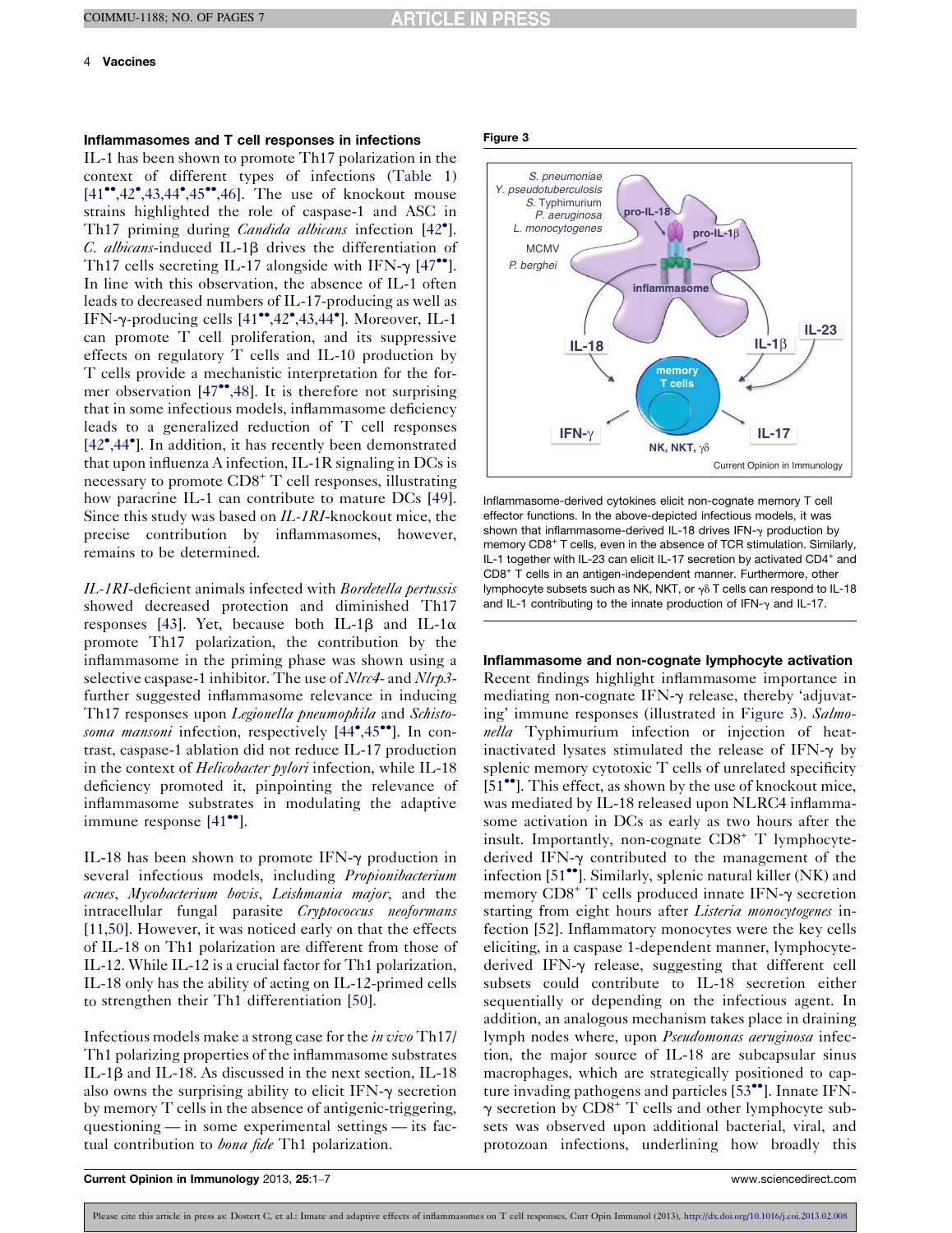<span id="page-4-0"></span>phenomenon might contribute to immune responses  $[51$ <sup>\*</sup>[,52,53](#page-6-0)<sup>\*</sup><sup>\*</sup>].

Recent studies attributed not only to IL-18, but also to IL-1 $\beta$ , in combination with IL-23 the ability to stimulate IFN- $\gamma$  as well as IL-17 secretion without need for T cell receptor (TCR) triggering [[30,54](#page-5-0)]. These results further suggest that inflammasome-driven innate lymphocyte functions could be relevant to antifungal and autoimmune responses.

An environment rich in  $IFN-\gamma$  coinciding with antigen presentation to naïve T lymphocytes favors the priming of robust Th1 responses. The advantage of evoking IFN- $\gamma$ production by lymphocytes could, therefore, be twofold: it helps to activate innate immune cells to control pathogen spread during primary encounter and the development of a Th1-polarized memory response for future challenges.

# Concluding remarks

While emerging evidence highlights the importance of inflammasome-derived IL-18 to elicit innate IFN-g secretion by lymphocytes, its impact on the concomitant priming of antigen-specific T cells has not been explicitly addressed. Furthermore, to carefully evaluate inflammasome relevance in the priming and polarization of adaptive immune responses, the contribution of the different inflammasomes, their substrates, and IL-1 $\alpha$  should be individually addressed. The current understanding is in fact strongly hindered by the lack of such complete information. Hopefully, future work will enable us to better define the role of each of these players.

Nonetheless, the key role of IL-1 in supporting Th17 polarization and the importance of IL-18 in promoting Th1-tailored responses as well as non-cognate IFN- $\gamma$ release are supported by multiple lines of evidence. The divergent functions of IL-1 $\beta$  and IL-18 in shaping adaptive immunity render the possibility of controlling these two substrates appealing, particularly for vaccination purposes. Favoring IL-18 production represents a promising way to achieve protective Th1 responses. Type I IFNs are known to inhibit pro-IL-1 synthesis and activity of the canonical NLRP3 inflammasome, while they might promote pro-IL-18  $[11, 13^\bullet, 32, 55]$ . Thus, an attractive adjuvant could combine an inducer of type I IFN to an activator of an alternative inflammasome, such as the AIM2 inflammasome [2], maybe in the form of nucleic acids or safe viral agents.

The last decade witnessed the discovery of inflammasomes as key players of the innate immune response and led to improved clinical treatments for autoinflammatory disorders. The role of inflammasomes in the adaptive immune response has only recently emerged and anticipates a better control of adaptive immunity over the coming years.

# Conflicts of interest

The authors declared no conflicts of interest.

#### Acknowledgements

We thank S. Bedoui, University of Melbourne, Parkville, Australia, and K. Maslowski, UNIL, Lausanne, Switzerland, for critical reading of the manuscript. Studies in the group of GG are funded by the Swiss National Science Foundation (PP00P3\_139094). CD is supported by the National Research Fund, Luxembourg.

### References and recommended reading

Papers of particular interest, published within the period of review, have been highlighted as:

- of special interest
- •• of outstanding interest
- 1. Schroder K, Tschopp J: The inflammasomes. Cell 2010, 140:821- 832.
- 2. Rathinam VA, Vanaja SK, Fitzgerald KA: Regulation of inflammasome signaling. Nat Immunol 2012, 13:333-342.
- 3. Keller M, Ruegg A, Werner S, Beer HD: Active caspase-1 is a regulator of unconventional protein secretion. Cell 2008, 132:818-831.
- 4. Lamkanfi M, Sarkar A, Vande Walle L, Vitari AC, Amer AO, Wewers MD, Tracey KJ, Kanneganti TD, Dixit VM: Inflammasome-dependent release of the alarmin HMGB1 in endotoxemia. J Immunol 2010, 185:4385-4392.
- 5. Bergsbaken T, Fink SL, Cookson BT: Pyroptosis: host cell death and inflammation. Nat Rev Microbiol 2009, 7:99-109.
- 6. Dinarello CA: Interleukin-1 in the pathogenesis and treatment of inflammatory diseases. Blood 2011, 117:3720-3732.
- 7. Yazdi AS, Guarda G, Riteau N, Drexler SK, Tardivel A, Couillin I,<br>Tschopp J: **Nanoparticles activate the NLR pyrin domain** containing 3 (Nlrp3) inflammasome and cause pulmonary inflammation through release of IL-1alpha and IL-1beta. Proc Natl Acad Sci USA 2010, 107:19449-19454.
- Gross O, Yazdi AS, Thomas CJ, Masin M, Heinz LX, Guarda G, Quadroni M, Drexler SK, Tschopp J: Inflammasome activators induce interleukin-1alpha secretion via distinct pathways with differential requirement for the protease function of caspase-1. Immunity 2012, 36:388-400.
- 9. Arend WP, Palmer G, Gabay C: IL-1, IL-18, and IL-33 families of cytokines. Immunol Rev 2008, 223:20-38.
- 10. Wu C, Orozco C, Boyer J, Leglise M, Goodale J, Batalov S, Hodge CL, Haase J, Janes J, Huss JW 3rd et al.: BioGPS: an extensible and customizable portal for querying and organizing gene annotation resources. Genome Biol 2009, 10:R130.
- 11. Nakanishi K, Yoshimoto T, Tsutsui H, Okamura H: Interleukin-18 is a unique cytokine that stimulates both Th1 and Th2 **responses depending on its cytokine milieu**. Cytokine Growth<br>Factor Rev 2001, **12**:53-72.
- 12. Nagai T, Devergne O, Mueller TF, Perkins DL, van Seventer JM, van Seventer GA: Timing of IFN-beta exposure during human dendritic cell maturation and naive Th cell stimulation has contrasting effects on Th1 subset generation: a role for IFNbeta-mediated regulation of IL-12 family cytokines and IL-18 in naive Th cell differentiation. J Immunol 2003, 171:5233-5243.
- 13. Guarda G, Braun M, Staehli F, Tardivel A, Mattmann C, Forster I, -Farlik M, Decker T, Du Pasquier RA, Romero P et al.: Type I interferon inhibits interleukin-1 production and inflammasome activation. Immunity 2011, 34:213-223.

This work investigates the inhibitory role of type I IFNs at the level of inflammasome activity and at the level of pro-IL-1 expression.

Veldhoen M, Hocking RJ, Atkins CJ, Locksley RM, Stockinger B: TGFbeta in the context of an inflammatory cytokine milieu supports de novo differentiation of IL-17-producing T cells. Immunity 2006, 24:179-189.

www.sciencedirect.com Current Opinion in Immunology 2013, 25:1–7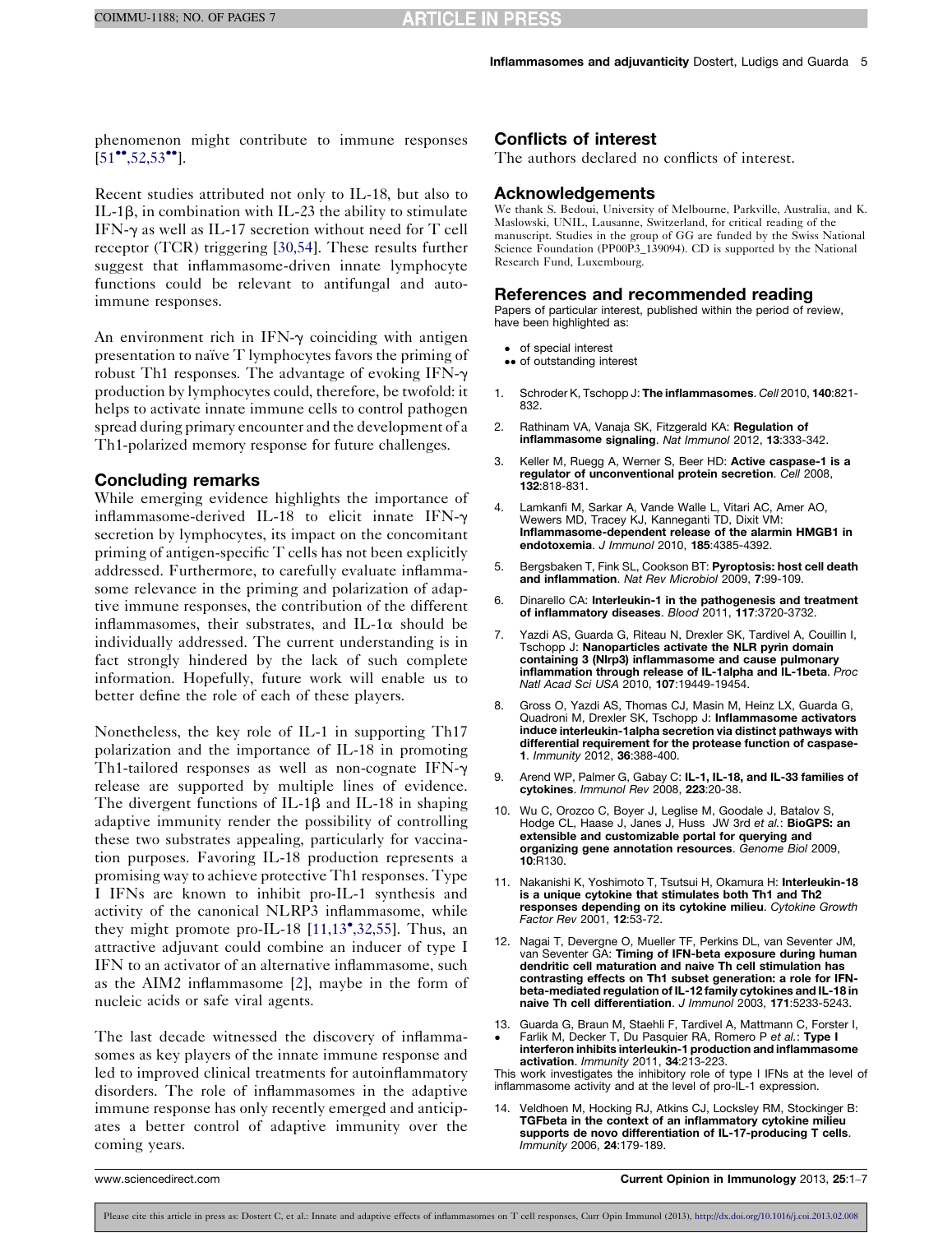### <span id="page-5-0"></span>6 Vaccines

- 15. Acosta-Rodriguez EV, Napolitani G, Lanzavecchia A, Sallusto F: Interleukins 1beta and 6 but not transforming growth factorbeta are essential for the differentiation of interleukin 17-producing human T helper cells. Nat Immunol 2007, 8:942-949.
- 16. Kryczek I, Wei S, Vatan L, Escara-Wilke J, Szeliga W, Keller ET, Zou W: Cutting edge: opposite effects of IL-1 and IL-2 on the regulation of IL-17+ T cell pool IL-1 subverts IL-2-mediated suppression. J Immunol 2007, 179:1423-1426.
- 17. Blom L, Poulsen LK: IL-1 family members IL-18 and IL-33 upregulate the inflammatory potential of differentiated human Th1 and Th2 cultures. J Immunol 2012, 189:4331-4337.
- 18. Yoshimoto T, Mizutani H, Tsutsui H, Noben-Trauth N, Yamanaka K, Tanaka M, Izumi S, Okamura H, Paul WE, Nakanishi K: IL-18 induction of IgE: dependence on CD4+ T cells, IL-4 and STAT6. Nat Immunol 2000, 1:132-137.
- 19. Shi Y, Evans JE, Rock KL: Molecular identification of a danger signal that alerts the immune system to dying cells. Nature 2003, 425:516-521.
- 20. Conforti-Andreoni C, Spreafico R, Qian HL, Riteau N, Ryffel B,
- $\bullet$ Ricciardi-Castagnoli P, Mortellaro A: Uric acid-driven Th17 differentiation requires inflammasome-derived IL-1 and IL-18. J Immunol 2011, 187:5842-5850.

The authors show that uric acid-driven Th17 differentiation is abrogated by deficiency of inflammasome components, IL-1R and IL-1 $\alpha$ .

- 21. Kool M, Willart MA, van Nimwegen M, Bergen I, Pouliot P, Virchow JC, Rogers N, Osorio F, Reis e Sousa C, Hammad H et al.: An unexpected role for uric acid as an inducer of T helper 2 cell immunity to inhaled antigens and inflammatory mediator of allergic asthma. Immunity 2011, 34:527-540.
- 22. Eisenbarth SC, Colegio OR, O'Connor W, Sutterwala FS, Flavell RA: Crucial role for the Nalp3 inflammasome in the immunostimulatory properties of aluminium adjuvants. Nature 2008, 453:1122-1126.
- 23. Li H, Willingham SB, Ting JP, Re F: Cutting edge: inflammasome activation by alum and alum's adjuvant effect are mediated by NLRP3. J Immunol 2008, 181:17-21.
- 24. Franchi L, Nunez G: The Nlrp3 inflammasome is critical for aluminium hydroxide-mediated IL-1beta secretion but dispensable for adjuvant activity. Eur J Immunol 2008, 38:2085-2089.
- 25. McKee AS, Munks MW, MacLeod MK, Fleenor CJ, Van Rooijen N, Kappler JW, Marrack P: Alum induces innate immune responses through macrophage and mast cell sensors, but these sensors are not required for alum to act as an adjuvant for specific immunity. J Immunol 2009, 183:4403-4414.
- 26. Kool M, Fierens K, Lambrecht BN: Alum adjuvant: some of the tricks of the oldest adjuvant. J Med Microbiol 2012, 61:927-934.
- 27. Krause K, Metz M, Makris M, Zuberbier T, Maurer M: The role of **interleukin-1 in allergy-related disorders**. Curr Opin Allergy Clin<br>Immunol 2012, **12**:477-484.
- 28. Corazza N, Kaufmann T: Novel insights into mechanisms of food allergy and allergic airway inflammation using experimental mouse models. Allergy 2012, 67:1483-1490.
- 29. Ghiringhelli F, Apetoh L, Tesniere A, Aymeric L, Ma Y, Ortiz C,<br>Vermaelen K, Panaretakis T, Mignot G, Ullrich E e*t al.*: **Activation** of the NLRP3 inflammasome in dendritic cells induces IL-1beta-dependent adaptive immunity against tumors. Nat Med 2009, 15:1170-1178.
- 30. Sutton C, Brereton C, Keogh B, Mills KH, Lavelle EC: A crucial role for interleukin (IL)-1 in the induction of IL-17-producing T cells that mediate autoimmune encephalomyelitis. J Exp Med 2006, 203:1685-1691.
- 31. Matsuki T, Nakae S, Sudo K, Horai R, Iwakura Y: Abnormal T cell activation caused by the imbalance of the IL-1/IL-1R antagonist system is responsible for the development of experimental autoimmune encephalomyelitis. Int Immunol 2006, 18:399-407.
- 32. Ludigs K, Parfenov V, Du Pasquier RA, Guarda G: Type I IFNmediated regulation of IL-1 production in inflammatory disorders. Cell Mol Life Sci 2012, 69:3395-3418.
- 33. Furlan R, Martino G, Galbiati F, Poliani PL, Smiroldo S, Bergami A,<br>Desina G, Comi G, Flavell R, Su MS e*t al.*: **Caspase-1 regulates** the inflammatory process leading to autoimmune demyelination. J Immunol 1999, 163:2403-2409.
- 34. Gris D, Ye Z, Iocca HA, Wen H, Craven RR, Gris P, Huang M, Schneider M, Miller SD, Ting JP: NLRP3 plays a critical role in the development of experimental autoimmune encephalomyelitis by mediating Th1 and Th17 responses. J Immunol 2010, 185:974-981.
- 35. Shaw PJ, Lukens JR, Burns S, Chi H, McGargill MA, Kanneganti TD: Cutting edge: critical role for PYCARD/ASC in the development of experimental autoimmune encephalomyelitis. J Immunol 2010, 184:4610-4614.
- 36. Inoue M, Williams KL, Oliver T, Vandenabeele P, Rajan JV, Miao EA, Shinohara ML: Interferon-beta therapy against EAE is effective only when development of the disease depends on the NLRP3 inflammasome. Sci Signal 2012, 5:ra38.
- 37. Goldbach-Mansky R: Current status of understanding the pathogenesis and management of patients with NOMID/ CINCA. Curr Rheumatol Rep 2011, 13:123-131.
- 38. Meng G, Zhang F, Fuss I, Kitani A, Strober W: A mutation in the Nlrp3 gene causing inflammasome hyperactivation potentiates Th17 cell-dominant immune responses. Immunity 2009, 30:860-874.
- 39. Brydges SD, Mueller JL, McGeough MD, Pena CA, Misaghi A, Gandhi C, Putnam CD, Boyle DL, Firestein GS, Horner AA et al.: Inflammasome-mediated disease animal models reveal roles for innate but not adaptive immunity. Immunity 2009, 30:875-887.
- 40. Lasiglie D, Traggiai E, Federici S, Alessio M, Buoncompagni A,<br>Accogli A, Chiesa S, Penco F, Martini A, Gattorno M: **Role of IL-1**<br>**beta in the development of human T(H)17 cells: lesson from** NLPR3 mutated patients. PLoS ONE 2011, 6:e20014.
- 41. Hitzler I, Sayi A, Kohler E, Engler DB, Koch KN, Hardt WD, Muller A:
- --Caspase-1 has both proinflammatory and regulatory properties in Helicobacter infections, which are differentially mediated by its substrates IL-1beta and IL-18. J Immunol 2012, 188:3594-3602.

This work highlights how IL-1 and IL-18 can differentially affect immune responses and immunopathology during H. pylori infection.

- 42. van de Veerdonk FL, Joosten LA, Shaw PJ, Smeekens SP, Malireddi RK, van der Meer JW, Kullberg BJ, Netea MG,
- -Kanneganti TD: The inflammasome drives protective Th1 and Th17 cellular responses in disseminated candidiasis. Eur J Immunol 2011, 41:2260-2268.

Splenocytes from caspase-1-deficient and Asc-deficient mice infected with C. albicans show impaired production of IL-17 and IFN- $\gamma$  upon restimulation.

- 43. Dunne A, Ross PJ, Pospisilova E, Masin J, Meaney A, Sutton CE, Iwakura Y, Tschopp J, Sebo P, Mills KH: Inflammasome activation by adenylate cyclase toxin directs Th17 responses and protection against Bordetella pertussis. J Immunol 2010, 185:1711-1719.
- 44. Ritter M, Gross O, Kays S, Ruland J, Nimmerjahn F, Saijo S, -Tschopp J, Layland LE, Prazeres da Costa C: Schistosoma mansoni triggers Dectin-2, which activates the Nlrp3 inflammasome and alters adaptive immune responses. Proc Natl Acad Sci USA 2010, 107:20459-20464.

The authors demonstrate that restimulation of bulk lymphocytes from Asc-deficient and Nlrp3-deficient mice challenged with S. mansoni exhibit reduced production of IL-17 and IFN- $\gamma$ .

45. Trunk G, Oxenius A: Innate instruction of CD4+ T cell immunity -in respiratory bacterial infection. J Immunol 2012, 189:616-628. This work studies the effects of the inflammasome and its substrates on Th17 development following L. pneumophila infection in a highly controlled system.

46. Saiga H, Kitada S, Shimada Y, Kamiyama N, Okuyama M, Makino M, Yamamoto M, Takeda K: Critical role of AIM2 in Mycobacterium tuberculosis infection. Int Immunol 2012, 24:637-644.

Current Opinion in Immunology 2013, 25:1–7 www.sciencedirect.com

Please cite this article in press as: Dostert C, et al.: Innate and adaptive effects of inflammasomes on T cell responses, Curr Opin Immunol (2013), <http://dx.doi.org/10.1016/j.coi.2013.02.008>